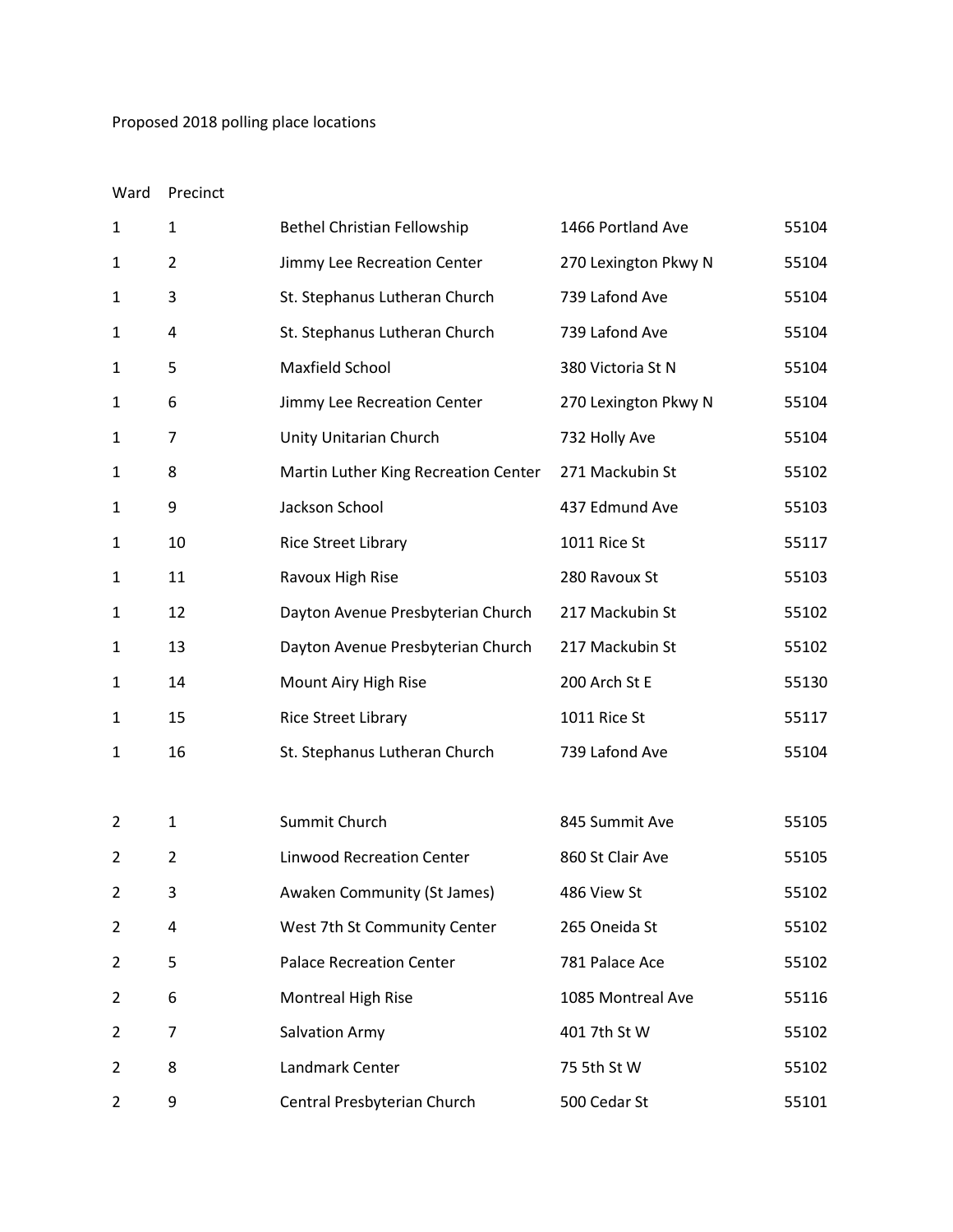| $\overline{2}$ | 10             | Central Presbyterian Church                         | 500 Cedar St                 | 55101 |
|----------------|----------------|-----------------------------------------------------|------------------------------|-------|
| 2              | 11             | Kellogg Square                                      | 111 Kellogg Blvd E           | 55101 |
| $\overline{2}$ | 12             | <b>Baker Community Center</b>                       | 209 Page St W                | 55107 |
| $\overline{2}$ | 13             | St Matthew's Social Hall                            | 510 Hall Ave                 | 55107 |
| 2              | 14             | Humboldt Senior High School                         | 640 Humboldt Ave             | 55107 |
| $\overline{2}$ | 15             | El Rio Vista Recreation Center                      | 179 Robie St E               | 55107 |
|                |                |                                                     |                              |       |
| 3              | $\mathbf{1}$   | Temple of Aaron                                     | 616 Mississippi River Blvd S | 55116 |
| 3              | $\overline{2}$ | Nativity Church - Steiner Hall                      | 1900 Stanford Ave            | 55105 |
| 3              | 3              | Lumen Christi Catholic Community                    | 2055 Bohland Ave             | 55116 |
| 3              | 4              | <b>Hillcrest Recreation Center</b>                  | 1978 Ford Pkwy               | 55116 |
| 3              | 5              | <b>Graham Place</b>                                 | 1745 Graham Ave              | 55116 |
| 3              | 6              | St Luke Lutheran Church                             | 1807 Field Ave               | 55116 |
| 3              | 7              | Macalester/Plymouth United Church                   | 1658 Lincoln Ave             | 55105 |
| 3              | 8              | Nativity Church - Steiner Hall                      | 1900 Stanford Ave            | 55105 |
| 3              | 9              | Gloria Dei Lutheran Church                          | 700 Snelling Ave S           | 55116 |
| 3              | 10             | Gloria Dei Lutheran Church                          | 700 Snelling Ave S           | 55116 |
| 3              | 11             | <b>Wellington Place</b>                             | 2235 Rockwood Ave            | 55116 |
| 3              | 12             | Immanuel Lutheran Church                            | 104 Snelling Ave S           | 55105 |
| 3              | 13             | <b>Edgcumbe Recreation Center</b>                   | 320 Griggs St S              | 55105 |
| 3              | 14             | Holy Spirit Catholic Church                         | 515 Albert St S              | 55116 |
|                |                |                                                     |                              |       |
| 4              | $\mathbf{1}$   | Langford Recreation Center                          | 30 Langford Park             | 55108 |
| 4              | $\overline{2}$ | Luther Seminary, Olson Campus Center 1490 Fulham St |                              | 55108 |
| 4              | 3              | Seal High Rise                                      | 825 Seal St                  | 55114 |
| 4              | 4              | <b>Merriam Park Recreation Center</b>               | 2000 St Anthony Ave          | 55104 |
| 4              | 5              | <b>Merriam Park Recreation Center</b>               | 2000 St Anthony Ave          | 55104 |
| 4              | 6              | McNeely Hall - St Thomas University                 | 2060 Summit Ave              | 55105 |
| 4              | $\overline{7}$ | <b>Groveland Recreation Center</b>                  | 2021 St Clair Ave            | 55105 |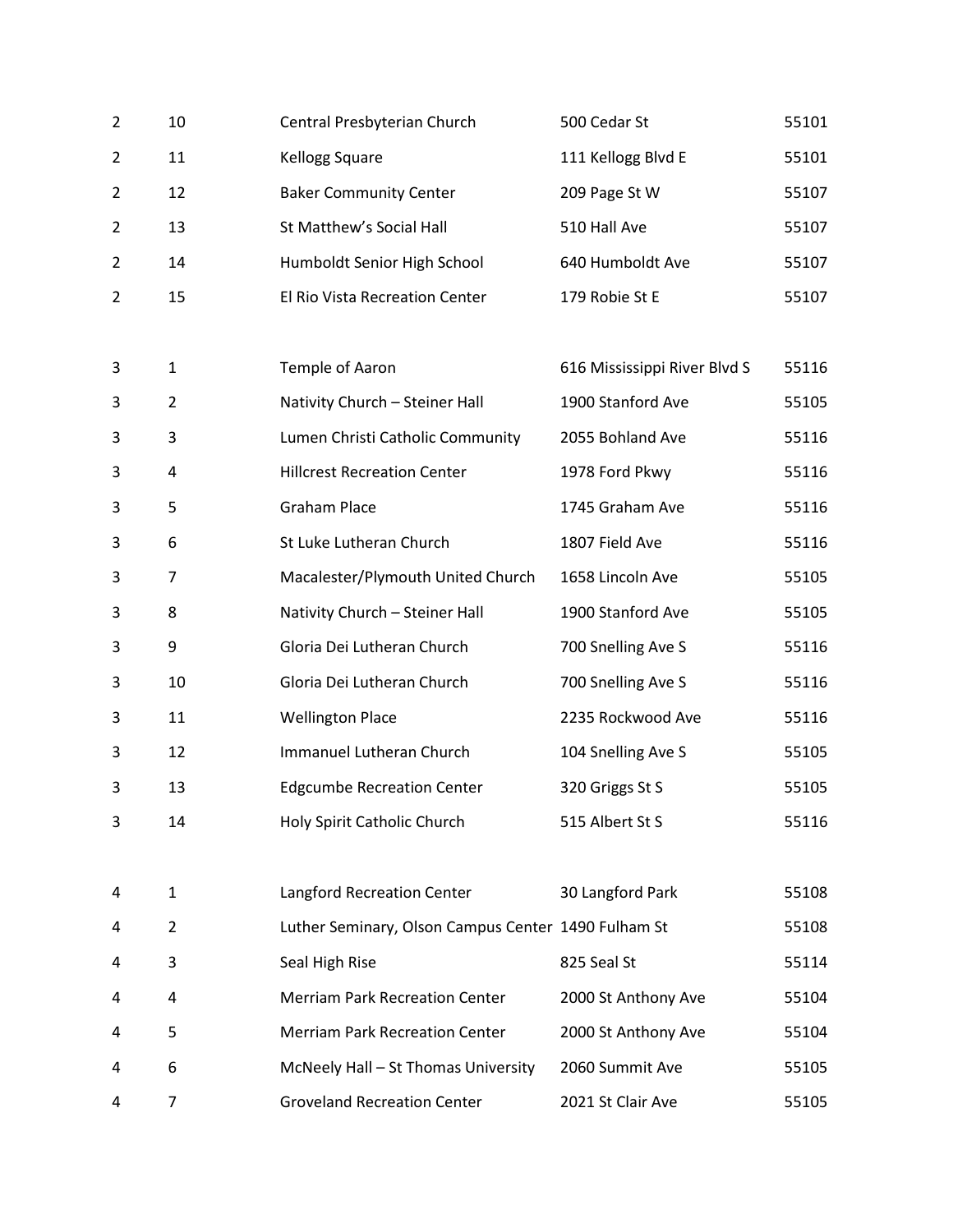| 4 | 8              | <b>Hancock School Recreation Center</b>         | 1610 Hubbard Ave      | 55104 |
|---|----------------|-------------------------------------------------|-----------------------|-------|
| 4 | 9              | Bethlehem Lutheran Church - Midway 436 Roy St N |                       | 55104 |
| 4 | 10             | <b>Interfaith Action</b>                        | 1671 Summit Ave       | 55105 |
| 4 | 11             | Lyngblomsten Care Center                        | 1415 Almond Ave       | 55108 |
| 4 | 12             | <b>Como Streetcar Station</b>                   | 1224 Lexington Pkwy N | 55103 |
| 4 | 13             | Hamline High Rise                               | 777 Hamline Ave N     | 55104 |
| 4 | 14             | Leap High School (Wilson School)                | 631 Albert St         | 55104 |
| 4 | 15             | Galtier Elem School                             | 1317 Charles Ave      | 55104 |
| 5 | 1              | North Dale Recreation Center                    | 1414 St Albans St N   | 55117 |
| 5 | $\overline{2}$ | North Dale Recreation Center                    | 1414 St Albans St N   | 55117 |
| 5 | 3              | Front Ave High Rise                             | 727 Front Ave         | 55103 |
| 5 | 4              | Washington Technology School                    | 1495 Rice St          | 55117 |
| 5 | 5              | McDonough Community Center                      | 1544 Timberlake Rd    | 55117 |
| 5 | 6              | St Bernard's (Parish Hall)                      | 187 Geranium Ave W    | 55117 |
| 5 | 7              | St Paul Music Academy Elem                      | 27 Geranium Ave E     | 55117 |
| 5 | 8              | <b>Mosaic Christian Community</b>               | 540 Wheelock Pkwy E   | 55130 |
| 5 | 9              | <b>Bruce Vento Elementary School</b>            | 409 Case Ave          | 55130 |
| 5 | 10             | Hope Community Academy Elem                     | 720 Payne Ave         | 55130 |
| 6 | 1              | Gustavus Adolphus Lutheran Church               | 1669 Arcade St        | 55106 |
| 6 | $\overline{2}$ | First Covenant Church                           | 1280 Arcade St        | 55106 |
| 6 | 3              | Frost Lake Elem School (rec ctr)                | 1518 Idaho Ave E      | 55106 |
| 6 | 4              | Divinity Lutheran Church                        | 1655 Cottage Ave E    | 55106 |
| 6 | 5              | Eastside Community Lutheran Church              | 1212 Earl St N        | 55106 |
| 6 | 6              | Arlington Hills Community Center                | 1200 Payne Ave        | 55130 |
| 6 | 7              | <b>Edgerton High Rise</b>                       | 1000 Edgerton St      | 55130 |
| 6 | 8              | Boys and Girls Club                             | 1620 Ames Ave         | 55106 |
| 6 | 9              | <b>Hazel Park Recreation Center</b>             | 945 Hazel St N        | 55119 |